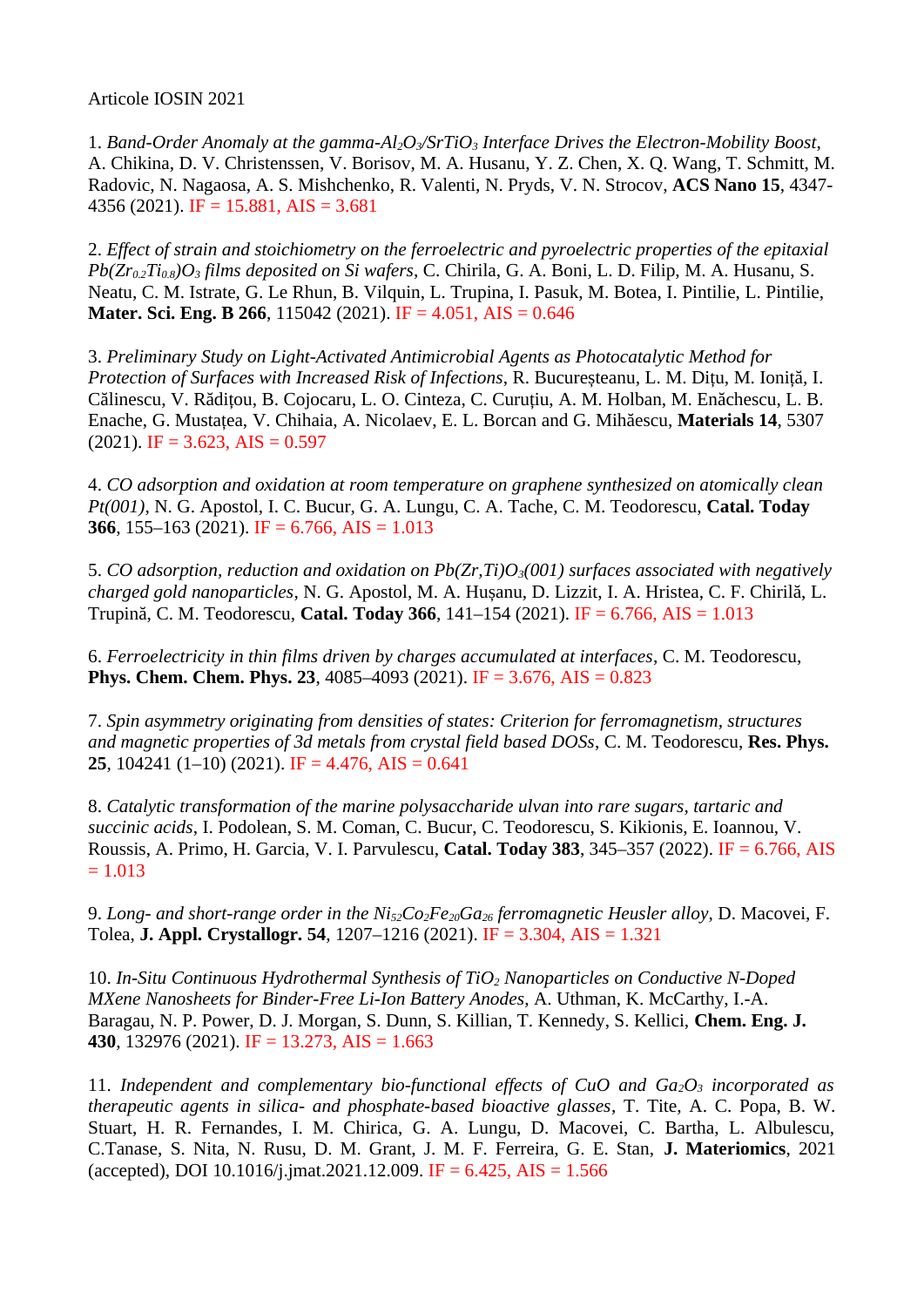12. *Micrometer sized hexagonal Chromium Selenide flakes for cryogenic temperature sensors*, A.- T. Buruiana, F. Sava, N. Iacob, E. Matei, A. E. Bocirnea, M. Onea, A.-C. Galca, C. Mihai, A. Velea, V. Kuncser, **Sensors 21**, 8084 (2021). IF = 3.576, AIS = 0.585

13. *Effect of ferroelectric poling on the photoelectrochemical activity of hematite-BaTiO3 nanowire arrays*, M. Sima, E. Vasile, N. Preda, A. Sima, E. Matei, C. Logofatu, **Int. J. Hydrogen Energy 46**, 36232–36244 (2021). IF = 5.816, AIS = 0.684

14. *Laser synthesis of NixZnyO/reduced graphene oxide/carbon nanotube electrodes for energy storage applications*, P. G. Lebiere, A. P. del Pino, C. Logofatu, E. Gyorgy, **Appl. Surf. Sci. 563**, 150234 (2021). IF = 6.707, AIS = 0.873

15. *Water oxidation at photoanodes based on hematite films and nanowire arrays*, M. Sima, E. Matei, E. Vasile, A. Sima, N. Preda, C. Logofatu, **Thin Solid Films 724**, 138626 (2021). IF = 2.183, AIS =  $0.350$ 

16. *Boost of Charge Storage Performance of Graphene Nanowall Electrodes by Laser-Induced Crystallization of Metal Oxide Nanostructures*, Y. Esqueda-Barron, A. P. Perez del Pino, P. G. Garcia Lebiere, A. Musheghyan-Avetisyan, E. Bertran-Serra, E. Gyorgy, C. Logofatu, **ACS Appl. Mater. Interf. 13**, 17957–17970 (2021). IF = 9.229, AIS = 1.697

17. *A comparative investigation of hetero-epitaxial TiC thin films deposited by magnetron sputtering using either hybrid DCMS/HiPIMS or reactive DCMS process*, N. C. Zoita, M. Dinu, A. E. Kiss, C. Logofatu, M. Braic, **Appl. Surf. Sci. 537**, 147903 (2021). IF = 6.707, AIS = 0.873

18. *Laser fabrication of hybrid electrodes composed of nanocarbons mixed with cerium and manganese oxides for supercapacitive energy storage*, P. G. Garcia Lebiere, A. P. Perez del Pino, G. D. Domenech Domingo, C. Logofatu, I. Martinez-Rovira, I. Yousef, E. Gyorgy, **J. Mater. Chem. A 9**, 1192–1206 (2021). IF = 12.732, AIS = 2.171

19. *EPR spectroscopy and structural investigations, of Eu2+-doped chloroborate glass-ceramic*, M. Secu, A. Kuncser, C. Negrila, A. M. Rostas, **Ceram. Internat. 47**, 35089–35095 (2021). IF = 4.527, AIS =  $0.545$ 

20. *Hard/soft effects of multivalence co-dopants in correlation with their location in PZT ceramics*, L. Amarande, M. C. Cioangher, V. Toma, C. F. Miclea, M. Stefan, I. Pasuk, A. R. Iuga, C. Negrila, E. Matei, A. C. Palici Joita, **Ceram. Internat. 47**, 33382–33389 (2021). IF = 4.527, AIS = 0.545

21. *Nitrogen and Bromide Co-Doped Hydroxyapatite Thin Films with Antimicrobial Properties*, S. L. Iconaru, C. S. Ciobanu, D. Predoi, M. Motelica-Heino, C. C. Negrila, M. L. Badea, M. V. Predoi, C. M. Chifiriuc, M. Popa, **Coatings 11**, 1505 (2021). IF = 2.881, AIS = 0.405

22. *Morpho-structural properties of ZnSe, TiO2-ZnSe materials and enzymatic activity of their bioinorganic hybrids with lysozyme*, C. Anastasescu, I. C. Gifu, C. Negrila, R. Socoteanu, I. Atkinson, J. M. Calderon-Moreno, C. Munteanu, G. Plavan, S. A. Strungaru, B. Cheatham, A. V. Malaroiu, V. S. Teodorescu, M. Anastasescu, M. Zaharescu, I. Balint, V. Lazarescu, **Mater. Sci. Eng. B 272**, 115350 (2021). IF = 4.051, AIS = 0.646

23. *Nitrogen Functionalization of CVD Grown Three-Dimensional Graphene Foam for Hydrogen Evolution Reactions in Alkaline Media*, D. Ion-Ebrasu, R. D. Andrei, S. Enache, S. Caprarescu, C. C. Negrila, C. Jianu, A. Enache, I. Boerasu, E. Carcadea, M. Varlam, B. S. Vasile, J. W. Ren, **Materials 14**, 4952 (2021). IF = 3.623, AIS = 0.595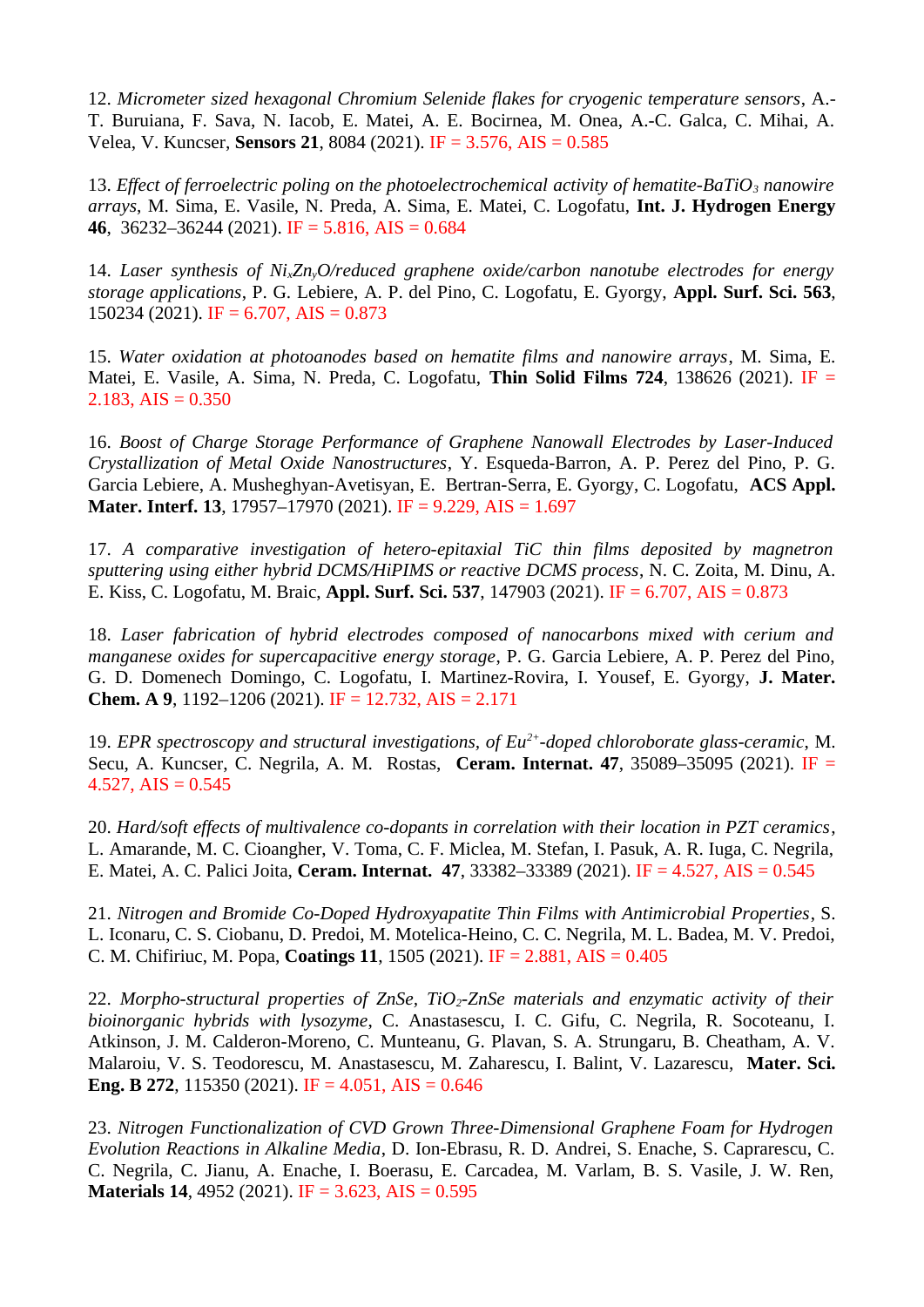24. *Effect of Vanadium Oxide on the Structure and Li-Ion Conductivity of Lithium Silicate Glasses*, A. Gaddam, A. R. Allu, S. Ganisetti, H. R. Fernandes, G. E. Stan, C. C. Negrila, A. P. Jamale, F. Mear, L. Montagne, J. M. F. Ferreira, **J. Phys. Chem. C 125**, 16843–16857 (2021). IF = 4.126, AIS  $= 0.969$ 

25. *Spectroscopic studies on photodegradation of atorvastatin calcium*, M. Oprica, M. Iota, M. Daescu, S. N. Fejer, C. Negrila, M. Baibarac, **Sci. Rep. 11**, 15338 (2021). IF = 4.380, AIS = 1.285

26. *Zn-Fe-oxide nanostructures of different iron concentrations for multifunctional applications: properties and precursor influence*, V. Mihalache, C. Negrila, I. Mercioniu, N. Iacob, V. Kuncser, **Phys. Chem. Chem. Phys. 23**, 16107–16127 (2021). IF = 3.676, AIS = 0.823

27. *Structural, morphological and optical properties of Cu-Fe-Sn-S thin films prepared by electrodeposition at fixed applied potential*, O. El Khouja, A. C. Galca, K. Nouneh, M. Y. Zaki, M. E. Touhami, M. Taibi, E. Matei, C. C. Negrila, M. Enculescu, L. Pintilie, **Thin Solid Films 721**, 138547 (2021). IF = 2.183, AIS = 0.350

28. *Role of vanadium oxide on the lithium silicate glass structure and properties*, A. Gaddam, A. R. Allu, H. R. Fernandes, G. E. Stan, C. C. Negrila, A. P. Jamale, F. O. Mear, L. Montagne, J. M. F. Ferreira, **J. Amer. Ceram. Soc. 104**, 2495–2505 (2021). IF = 3.784, AIS = 0.676

29. *Poly(Vinyl Chloride) Spheres Coated with Graphene Oxide Sheets: From Synthesis to Optical Properties and Their Applications as Flame-Retardant Agents*, M. Baibarac, L. Stingescu, M. Stroe, C. Negrila, E. Matei, L. C. Cotet, I. Anghel, I. E. Sofran, L. Baia, **Polymers 13**, 565 (2021). IF = 4.329, AIS =  $0.597$ 

30. *Multi-Level Evaluation of UV Action upon Vitamin D Enhanced, Silver Doped Hydroxyapatite Thin Films Deposited on Titanium Substrate*, C. C. Negrila, D. Predoi, R. V. Ghita, S. L. Iconaru, S. C. Ciobanu, M. Manea, M. L. Badea, A. Costescu, R. Trusca, G. Predoi, G. A. Stanciu, R. Hristu, L. D. Dragu, C. Bleotu, A. Groza, I. C. Marinas, M. C. Chifiriuc, **Coatings 11**, 120 (2021). IF = 2.881, AIS =  $0.405$ 

31. *Role of Ln type in the physical mechanisms of defect mediated luminescence of Li, Ln–SnO<sup>2</sup> nanoparticles*, B. Cojocaru, C. Colbea, D. Avram, C. Istrate, L. E. Abramiuc, C. Tiseanu, **J. Mater. Chem. C 9**, 148–157 (2021). IF = 7.393, AIS = 1.253

32. *Ageing studies of Multi-Strip Multi-Gap Resistive Plate Counters based on low resistivity glass electrodes in high irradiation dose*, D. Bartos, C. Burducea, I. Burducea, G. Caragheorgheopol, F. Constantin, L. Craciun, D. Dorobantu, M. Ghena, D. Iancu, A. Marcu, G. Mateescu, P. Mereuta, V. Moise, C. Negrila, D. Negut, M. Petris, M. Petrovici, L. Radulescu, V. Aprodu, L. Prodan, A. radu, G.Stoian, **Nuclear Instrum. Meth. Phys. Res. A 1024**, 166122 (2022). IF = 1.455, AIS = 0.399

33. A. Pena, Electron trapping in twisted light driven graphene quantum dots, **Phys. Rev. B 105**, 045405 (2022). IF = 4.036, AIS =  $0.976$ 

34. *Design of highly transparent conductive optical coatings optimized for oblique angle light incidence*, N. Nedelcu, V. Chiroiu, L. Munteanu, I. Girip, C. Rugina, A. Lőrinczi, E. Matei, A. Sobetkii, **Appl. Phys. A 127**, 575 (2021). IF = 2.584, AIS = 0.333

35. *Enhancing stability of hybrid perovskite solar cells by imidazolium incorporation*, A. G. Tomulescu, L. N. Leonat, F. Neatu, V. Stancu, V. Toma, S. Derbali, S. Neatu, A. M. Rostas, C.